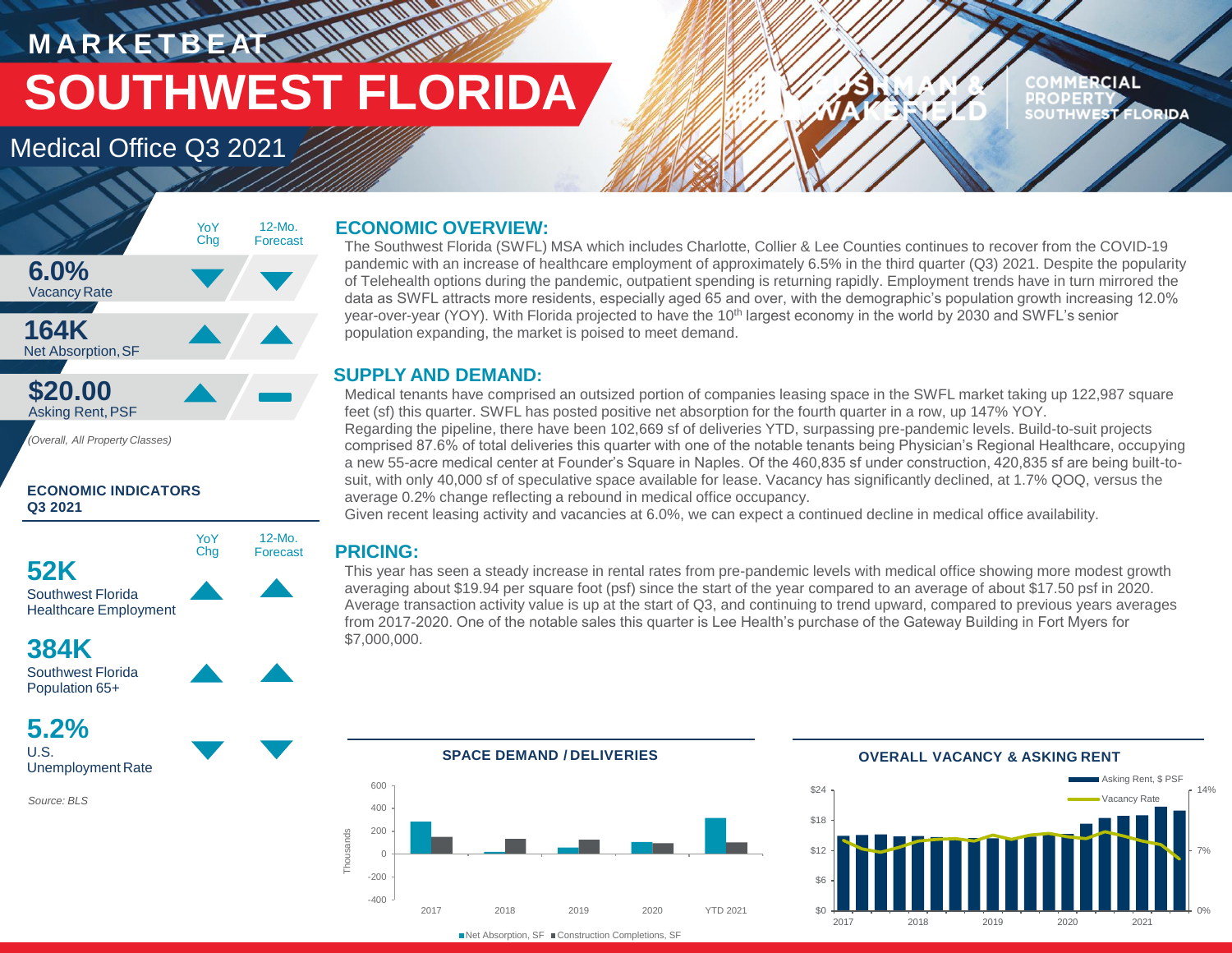### **M A R K E T B E AT**

**COMMERCIA PROPERTY SOUTHWEST FLORIDA** 

# **SOUTHWEST FLORIDA** Medical Office Q3 2021

#### **MARKET STATISTICS**

| <b>SUBMARKET</b>                | <b>INVENTORY</b><br>(SF) | <b>SUBLET</b><br><b>VACANT</b><br>(SF) | <b>DIRECT VACANT</b><br>(SF) | <b>OVERALL VACANCY</b><br><b>RATE</b> | <b>CURRENT QTR</b><br><b>OVERALL NET</b><br><b>ABSORPTION</b> | <b>YTD OVERALL</b><br><b>ABSORPTION (SF)</b> | <b>YTD LEASING</b><br><b>ACTIVITY (SF)</b> | <b>UNDER CNSTR</b><br>(SF) | <b>OVERALL AVG ASKING RENT</b><br>(ALL CLASSES)* |
|---------------------------------|--------------------------|----------------------------------------|------------------------------|---------------------------------------|---------------------------------------------------------------|----------------------------------------------|--------------------------------------------|----------------------------|--------------------------------------------------|
| <b>Charlotte County</b>         | 1,565,519                | $\circ$                                | 99,480                       | 6.4%                                  | 34,837                                                        | 46,685                                       | 23,628                                     | 28,000                     | \$17.44                                          |
| <b>CHARLOTTE COUNTY TOTALS</b>  | 1,565,519                | $\mathbf{0}$                           | 99,480                       | 6.4%                                  | 34,837                                                        | 46,685                                       | 23,628                                     | 28,000                     | \$17.44                                          |
| Cape Coral                      | 1,017,570                | $\circ$                                | 80,798                       | 7.9%                                  | $-12,814$                                                     | $-19,672$                                    | 3,200                                      | 50000                      | \$18.23                                          |
| City of Fort Myers              | 1,152,068                | $\circ$                                | 71,444                       | 6.2%                                  | 17,835                                                        | 25,059                                       | 40,043                                     | $\mathbf 0$                | \$17.53                                          |
| South Fort Myers                | 3,091,695                | $\circ$                                | 110,241                      | 3.6%                                  | 21,622                                                        | 87,154                                       | 161,508                                    | 230,900                    | \$13.71                                          |
| North Fort Myers                | 52,321                   | $\cdots$                               | $\cdots$                     | $-\cdots$                             | $---$                                                         | 13,600                                       | 15,300                                     | $\overline{0}$             | $\hspace{0.05cm} \ldots \hspace{0.05cm}$         |
| Estero                          | 226,991                  | $\circ$                                | 21,908                       | 9.7%                                  | 8,872                                                         | 1,375                                        | 20,777                                     | $\circ$                    | \$12.23                                          |
| <b>Bonita Springs</b>           | 1,123,374                | $\circ$                                | 77,229                       | 6.9%                                  | 17,394                                                        | 57,228                                       | 89,585                                     | $\mathbf 0$                | \$19.86                                          |
| Lehigh                          | 352,872                  | $\overline{0}$                         | 3,008                        | 0.9%                                  | $-3,625$                                                      | 6,875                                        | 16,814                                     | $\mathbf 0$                | $\hspace{0.05cm} \ldots \hspace{0.05cm}$         |
| The Islands                     | 34,212                   | $\circ$                                | 1997                         | 5.8%                                  | $---$                                                         | $-\, -\, -$                                  | $-\cdots$                                  | $\mathbf 0$                | \$13.50                                          |
| <b>LEE COUNTY TOTALS</b>        | 7,051,103                | $\mathbf{0}$                           | 366,625                      | 5.9%                                  | 49,284                                                        | 171,619                                      | 347,227                                    | 280,900                    | \$15.84                                          |
| Naples                          | 419,276                  | $\circ$                                | 16,079                       | 3.8%                                  | 5,231                                                         | 689                                          | 9,118                                      | $\overline{0}$             | $\hspace{0.05cm} \ldots \hspace{0.05cm}$         |
| Outlying Collier County         | 138,624                  | $\circ$                                | 2,905                        | 2.1%                                  | 30404                                                         | 30,203                                       | 2704                                       |                            | $\sim$ $\sim$ $\sim$                             |
| Golden Gate                     | 63,806                   | $\circ$                                | 1,150                        | 1.8%                                  | $---$                                                         | 2,476                                        | 2476                                       | 107,412                    | $\sim$ $\sim$ $\sim$                             |
| Lely                            | 95,105                   | $\mathbf 0$                            | 19,327                       | 20.3%                                 | 122                                                           | 22,590                                       | 1372                                       |                            | \$43.16                                          |
| Marco Island                    | 139,359                  | $\circ$                                | 5,602                        | 4.0%                                  | $---$                                                         | 11337                                        | 2803                                       | $\mathbf 0$                | \$40.00                                          |
| North Naples                    | 1,843,450                | $\circ$                                | 154,803                      | 8.4%                                  | 20096                                                         | $-3982$                                      | 69,691                                     | 44523                      | \$25.73                                          |
| East Naples                     | 553,045                  | $\circ$                                | 41,291                       | 7.5%                                  | 24239                                                         | 35,252                                       | 24,127                                     | $\mathbf{0}$               | $\cdots$                                         |
| <b>COLLIER COUNTY TOTALS</b>    | 3,252,665                | $\mathbf{0}$                           | 241.157                      | 6.8%                                  | 80,092                                                        | 98,565                                       | 112,291                                    | 151,935                    | \$36.30                                          |
| <b>SOUTHWEST FLORIDA TOTALS</b> | 11,869,287               | $\mathbf{0}$                           | 707,262                      | 6.0%                                  | 164,213                                                       | 316,869                                      | 483,146                                    | 460,835                    | \$20.00                                          |

#### **KEY LEASE TRANSACTIONS Q3 2021**

| <b>PROPERTY</b>       | <b>SUBMARKET</b>        | <b>TENANT</b>                                  | 'SF   | Type      |
|-----------------------|-------------------------|------------------------------------------------|-------|-----------|
| 14171 Metropolis Ave. | S. Ft Myers/San Carlos  | Millennium Physician Group                     | 5.207 | New Lease |
| 992 Tamiami Trail     | <b>Charlotte County</b> | Virtus Health                                  | 2.972 | New Lease |
| 22655 Bayshore        | <b>Charlotte County</b> | Integrative Wellness Centers of Port Charlotte | 2.940 | New Lease |

*\*Renewals not included in leasing statistics*

#### **KEY SALES TRANSACTIONS Q3 2021**

| <b>PROPERTY</b>     | <b>SUBMARKET</b>       | <b>SELLER / BUYER</b>                                     | SF     | <b>PRICE/S PSF</b> |
|---------------------|------------------------|-----------------------------------------------------------|--------|--------------------|
| 12451 Gateway Blvd. | S. Ft Myers/San Carlos | Empire Square Group / Lee Health                          | 68.025 | \$7M/\$102.90      |
| 3049 Cleveland Ave. | City of Fort Myers     | Infinite Professional Center / Infinitus Calicem Holdings | 45.000 | \$3.1M/\$67.78     |
| 8660 College Pkwy.  | S. Ft Myers/San Carlos | Scheer Properties / J & J Real Estate Properties          | 17.805 | \$3.5M/\$197.24    |

#### **A CUSHMAN &WAKEFIELD RESEARCH PUBLICATION**

Cushman & Wakefield (NYSE: CWK) is a leading global real estate services firm that delivers exceptional value for real estate occupiers and owners. Cushman & Wakefield is among the largest real estate services firms with approximately 50,000 employees in over 400 offices and 60 countries. In 2020, the firm had revenue of \$7.8 billion across core services of property, facilities and project management, leasing, capital markets, valuation and other services. To learn more, visit www.cushmanwakefield.com or follow @CushWake on Twitter.

*\*Rental rates reflect gross rent asking*

*©2021 Cushman & Wakefield. All rights reserved. The information contained within this report is gathered from multiple sources believed to be reliable. The information may contain errors or omissions and is presented without any warranty or representations as to its accuracy.*

#### **cushmanwakefield.com**